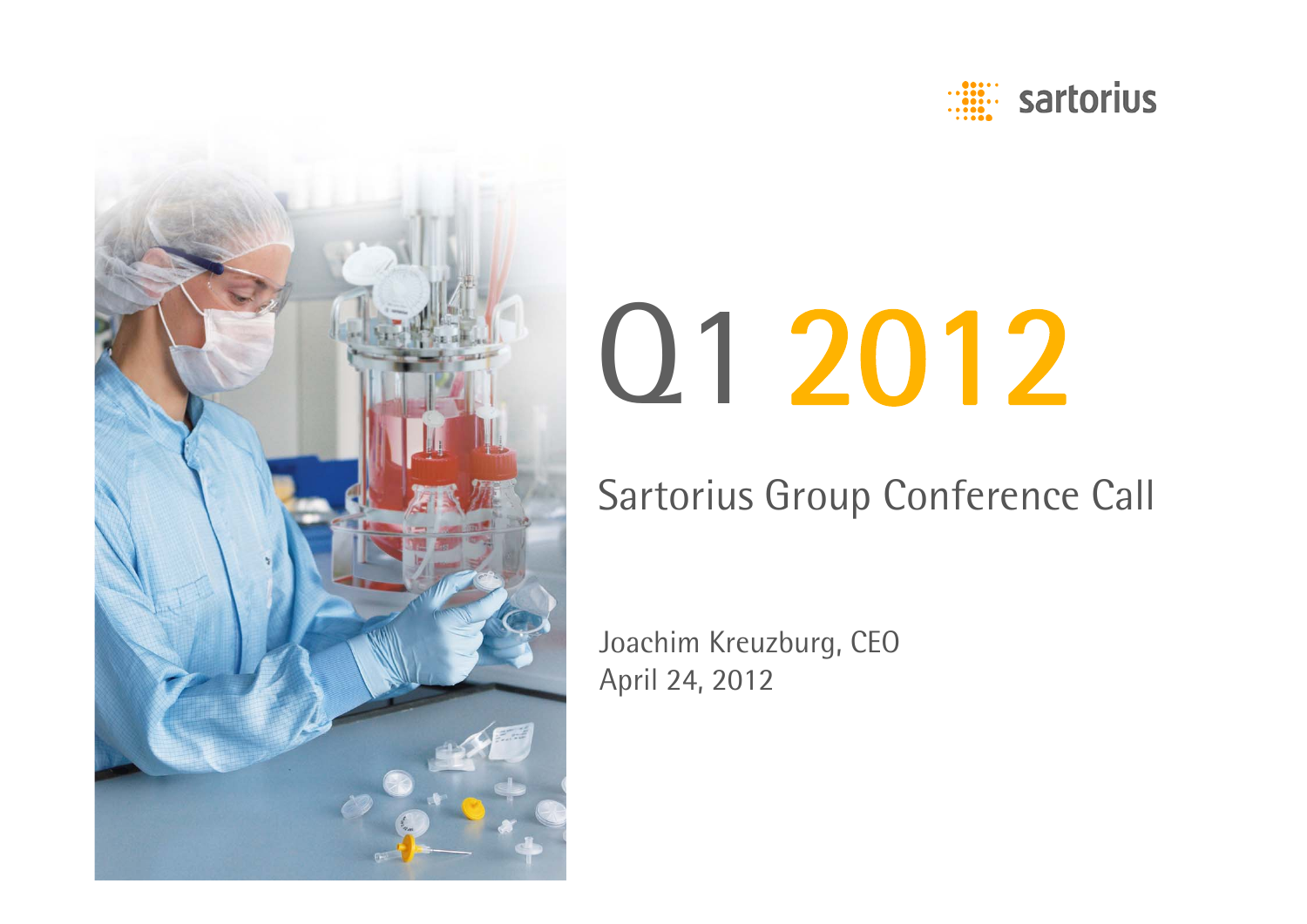

## Disclaimer

This presentation contains statements concerning the Sartorius and Sartorius Stedim Biotech Group's future performance. These statements are based on assumptions and estimates. Although we are convinced that these forward-looking statements are realistic, we cannot guarantee that they will actually materialize. This is because our assumptions harbor risks and uncertainties that could lead to actual results diverging substantially from the expected ones. It is not planned to update our forwardlooking statements.

Throughout this presentation, differences may be apparent as a result of rounding during addition.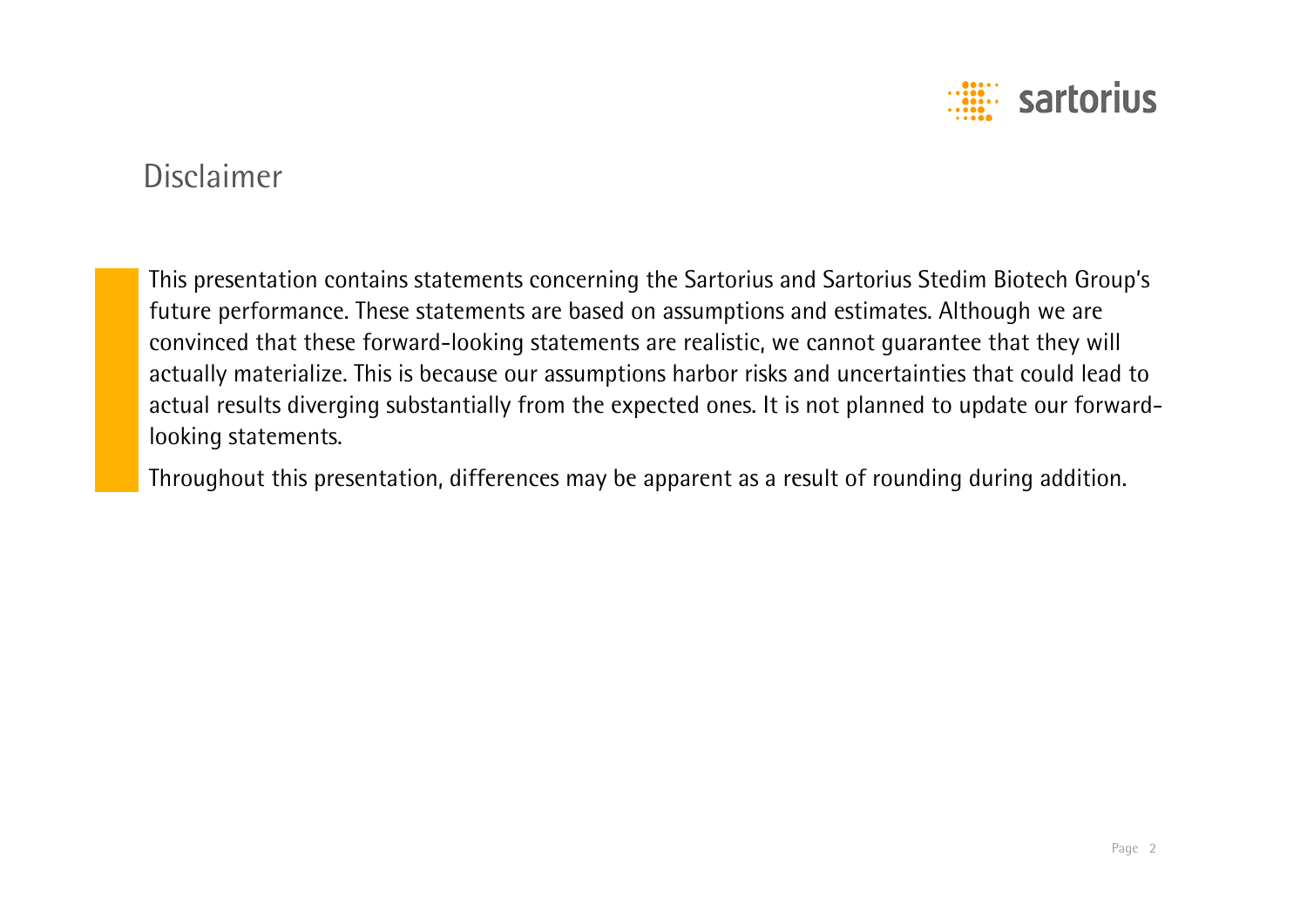

## Q1 2012 Highlights

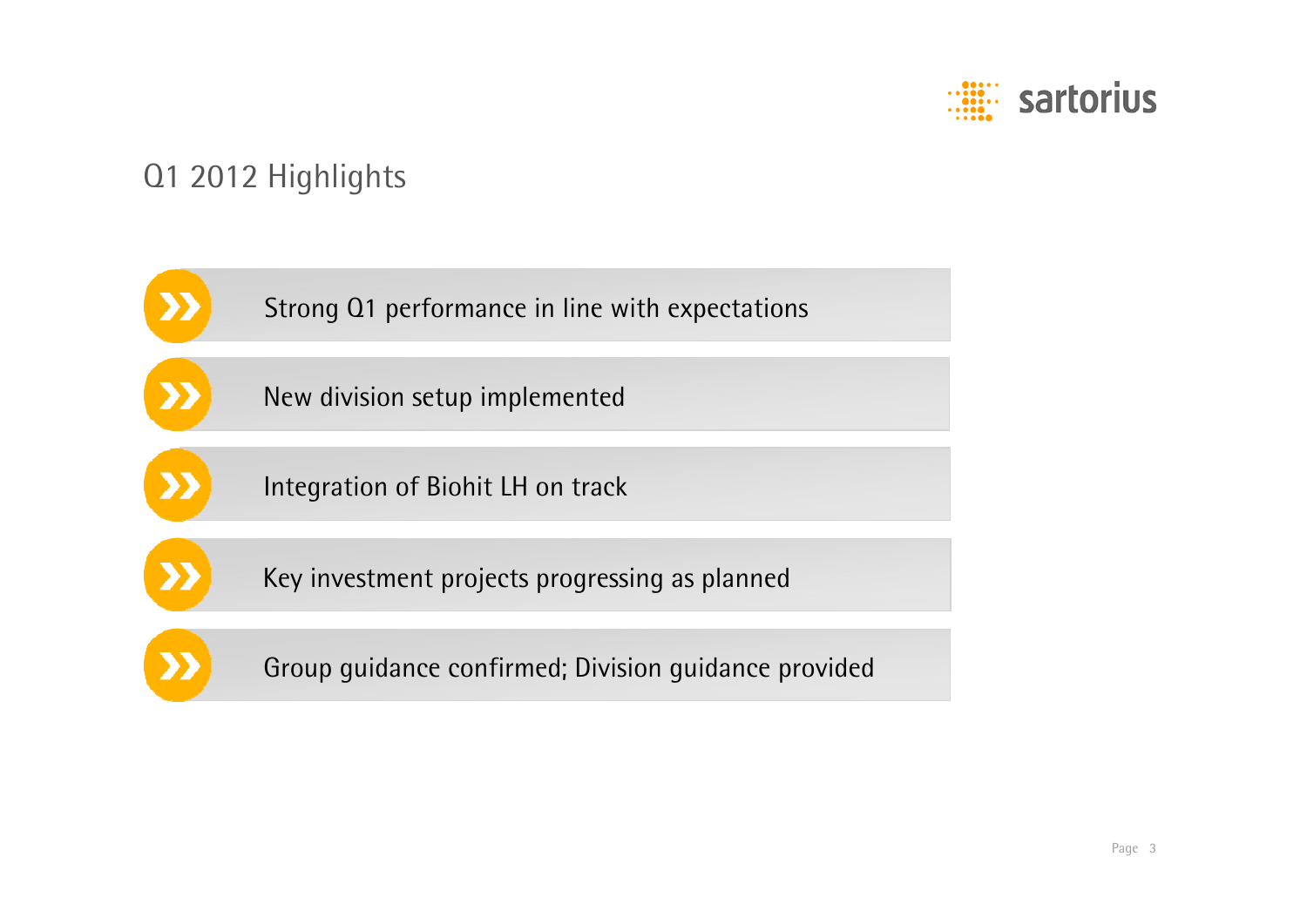

## Strong Growth in Sales Revenue and Earnings

| Sartorius Group<br>in millions of $\epsilon$<br>(unless otherwise specified) | 3M 2011  | 3M 2012 | Change in % | Comment                                                                   |
|------------------------------------------------------------------------------|----------|---------|-------------|---------------------------------------------------------------------------|
| Order intake                                                                 | 193.5    | 220.0   | 13.7        | +11.4% in $cc^3$ ; around 5 pct. points<br>due to Biohit LH consolidation |
| Sales revenue                                                                | 172.1    | 208.1   | 20.9        | +18.6% in $cc^3$ ; around 6 pct. points<br>due to Biohit LH consolidation |
| Underlying <sup>1)</sup> EBITA                                               | 22.8     | 30.4    | 33.2        |                                                                           |
| Underlying <sup>1)</sup> EBITA margin                                        | $13.3\%$ | 14.6%   | $+130bps$   |                                                                           |
| Underlying EPS <sup>1)2)</sup>                                               | 0.62     | 0.83    | 34.2        |                                                                           |

<sup>1)</sup> Excluding extraordinary items

<sup>2)</sup> Excluding non-cash amortization and valuation adjustments of hedging instruments

3) Constant currencies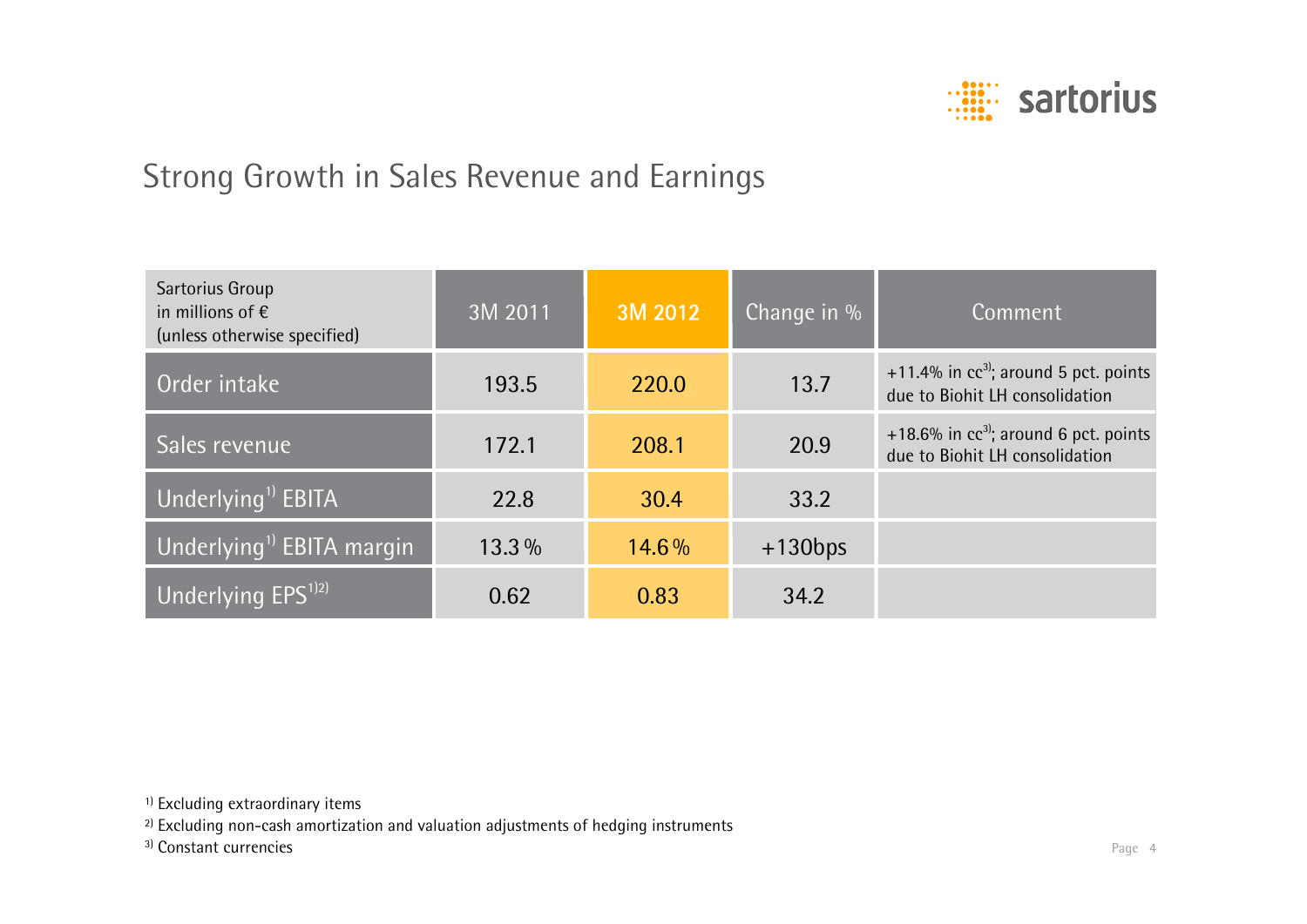

## All Regions Drive Growth



- ■Bioprocess Solutions: Double-digit growth in all regions; North America especially strong
- ■ Lab Products & Services: Robust organic performance in North America and Asia; Europe slightly down due to high base
- ■Industrial Weighing: All regions above the previous year's levels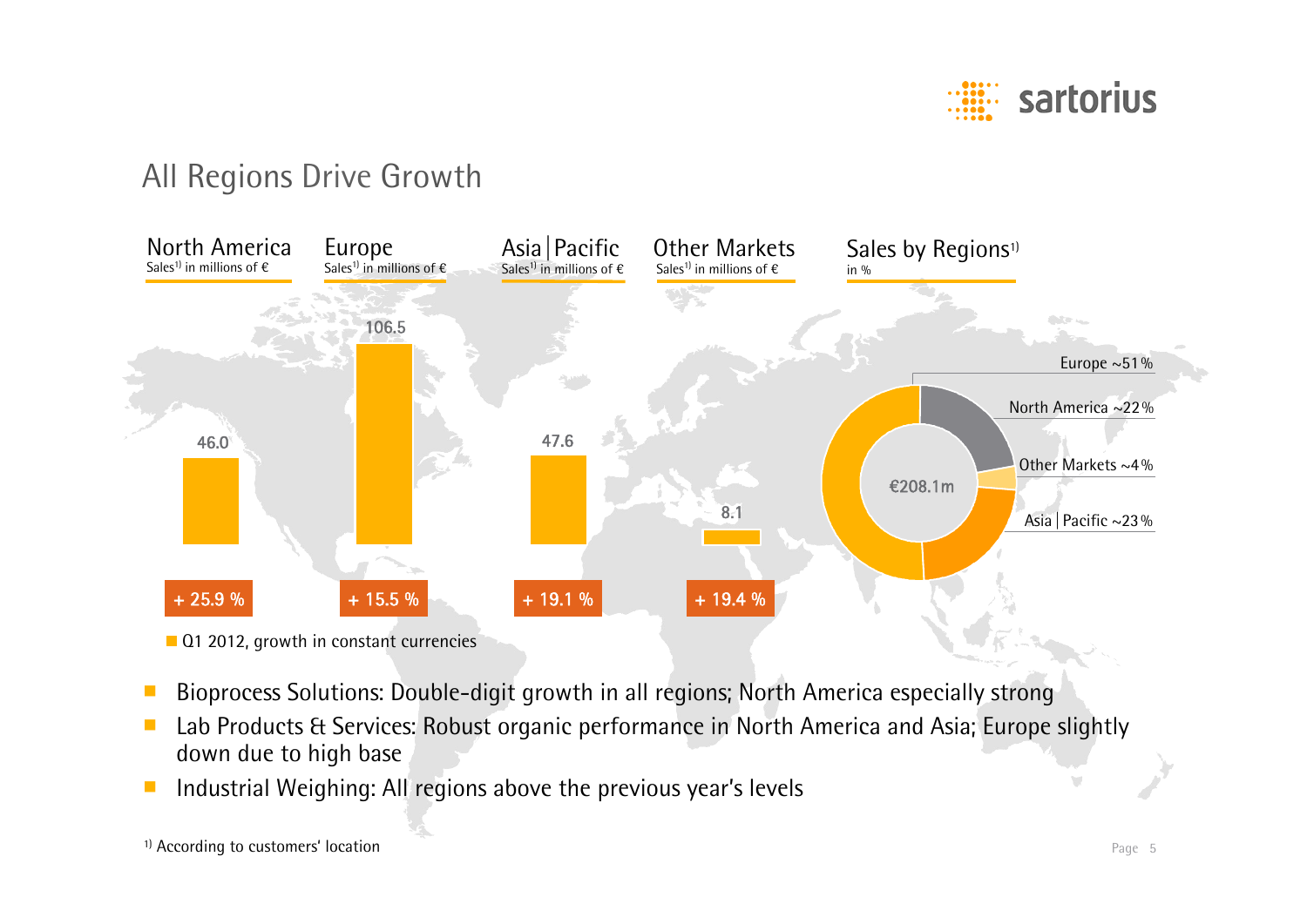

## New Division Setup Implemented



Schematic diagram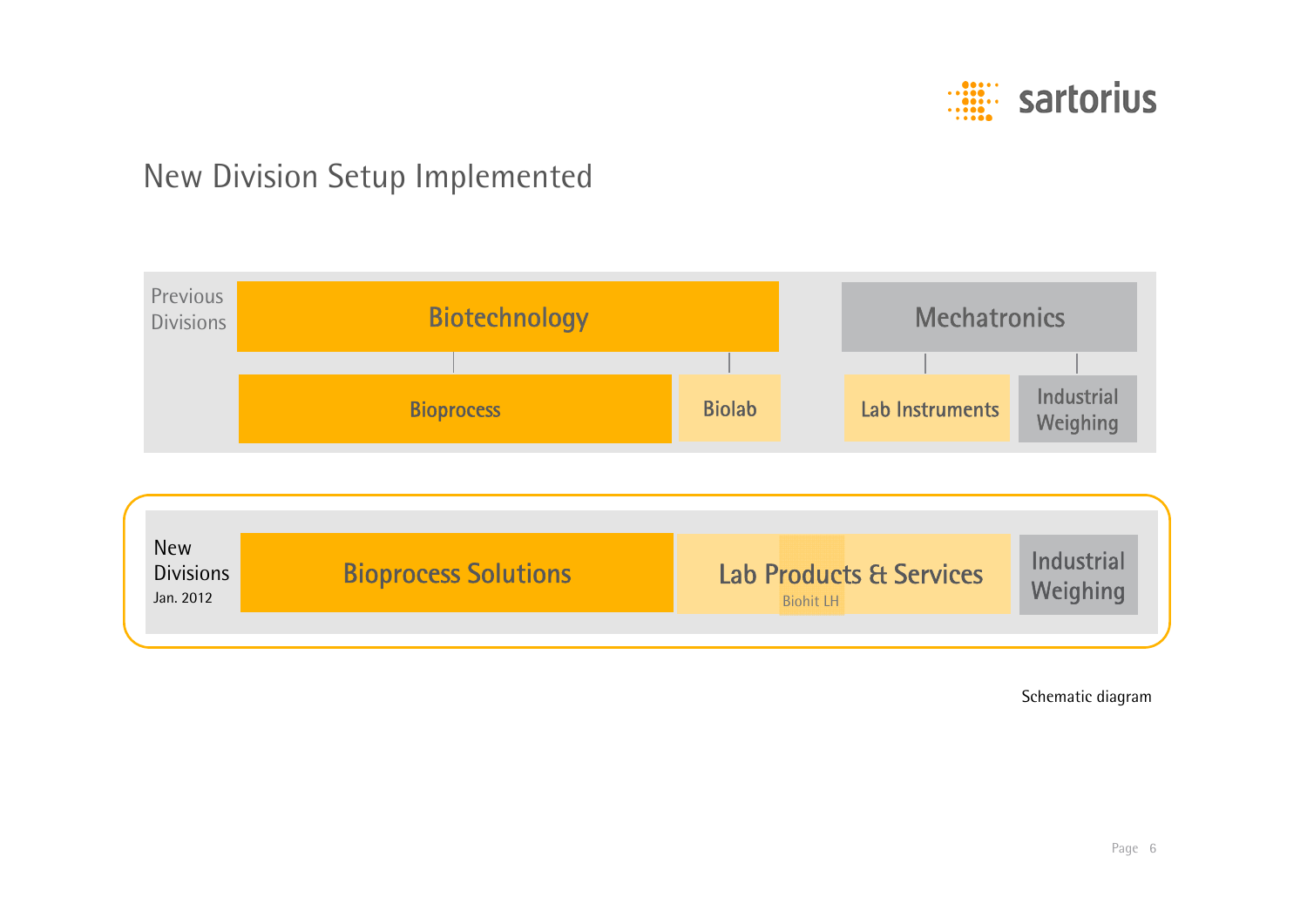

## Fact Sheet "New Segment Reporting" with 2011 Figures Available

|                                             | 3-Month 2011 | 6-Month 2011 | 9-Month 2011 | Full Year 2011 |
|---------------------------------------------|--------------|--------------|--------------|----------------|
| <b>Bioprocess Solutions</b>                 |              |              |              |                |
| Order intake                                | 110.3        | 217.0        | 313.9        | 432.0          |
| Sales revenue                               | 94.2         | 195.8        | 302.8        | 410.2          |
| Underlying EBITDA <sup>1)</sup>             | 19.1         | 41.6         | 65.0         | 87.7           |
| Underlying EBITDA margin in % <sup>1)</sup> | 20.3         | 21.2         | 21.5         | 21.4           |
| Underlying EBITA <sup>1)</sup>              | 15.4         | 33.4         | 53.0         | 71.6           |
| Underlying EBITA margin in % <sup>1)</sup>  | 16.4         | 17.0         | 17.5         | 17.5           |
| <b>Lab Products &amp; Services</b>          |              |              |              |                |
| Order intake                                | 57.6         | 108.3        | 160.1        | 216.0          |
| Sales revenue                               | 55.4         | 110.6        | 165.2        | 222.0          |
| Underlying EBITDA <sup>1)</sup>             | 8.3          | 18.4         | 27.5         | 37.0           |
| Underlying EBITDA margin in % <sup>1)</sup> | 14.9         | 16.6         | 16.6         | 16.7           |
| Underlying EBITA <sup>1)</sup>              | 6.8          | 15.2         | 22.8         | 30.7           |
| Underlying EBITA margin in % <sup>1)</sup>  | 12.3         | 13.7         | 13.8         | 13.8           |
| <b>Industrial Weighing</b>                  |              |              |              |                |
| Order intake                                | 25.6         | 51.4         | 75.6         | 101.4          |
| Sales revenue                               | 22.6         | 47.3         | 73.4         | 100.9          |
| Underlying EBITDA <sup>1)</sup>             | 1.1          | 3.5          | 7.3          | 11.9           |
| Underlying EBITDA margin in % <sup>1)</sup> | 4.7          | 7.5          | 9.9          | 11.8           |
| Underlying EBITA <sup>1)</sup>              | 0.6          | 2.5          | 5.8          | 9.9            |
| Underlying EBITA margin in % <sup>1)</sup>  | 2.5          | 5.4          | 7.9          | 9.8            |

<sup>1)</sup> Excluding extraordinary items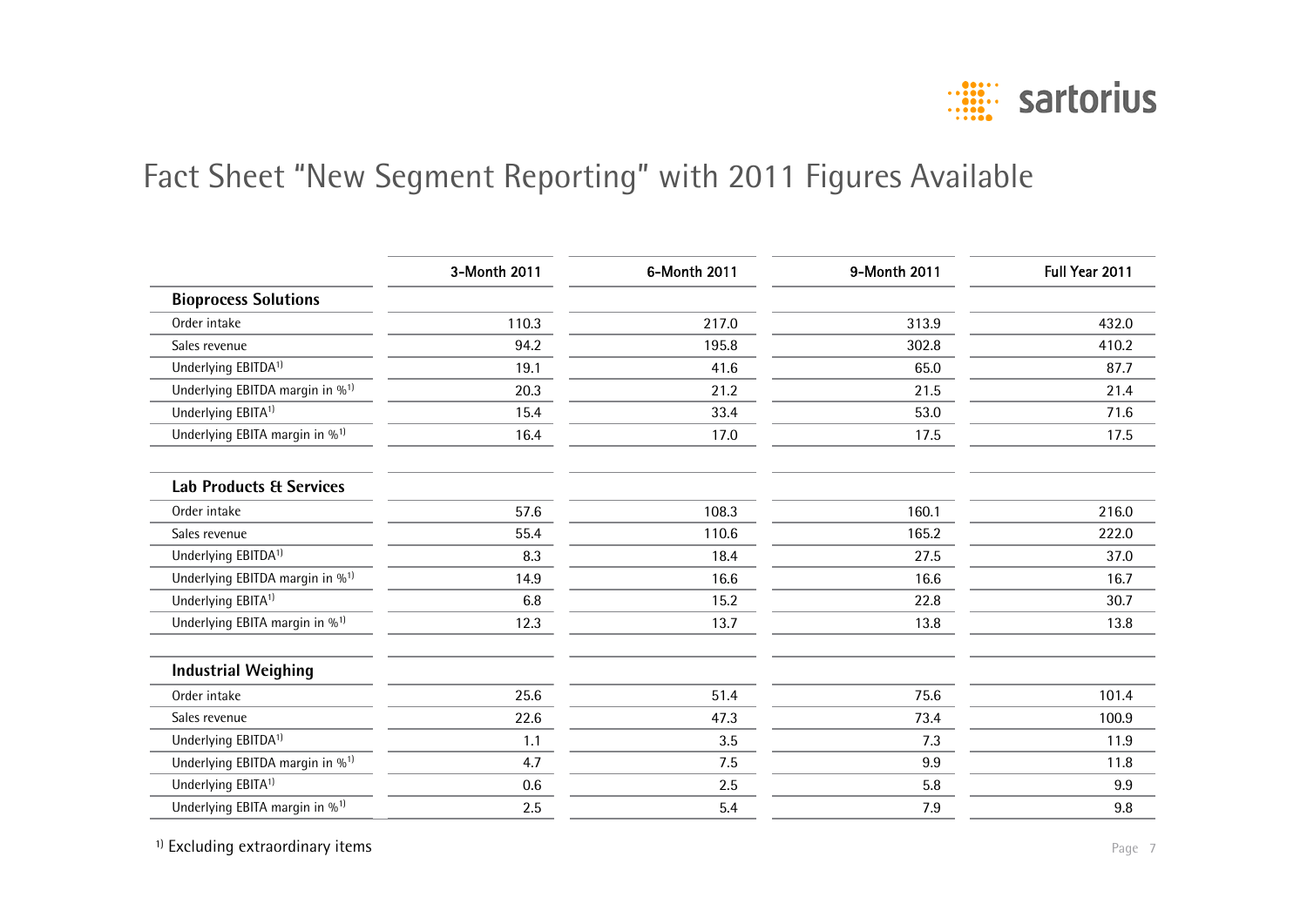

### Bioprocess Solutions: Dynamic Start into 2012

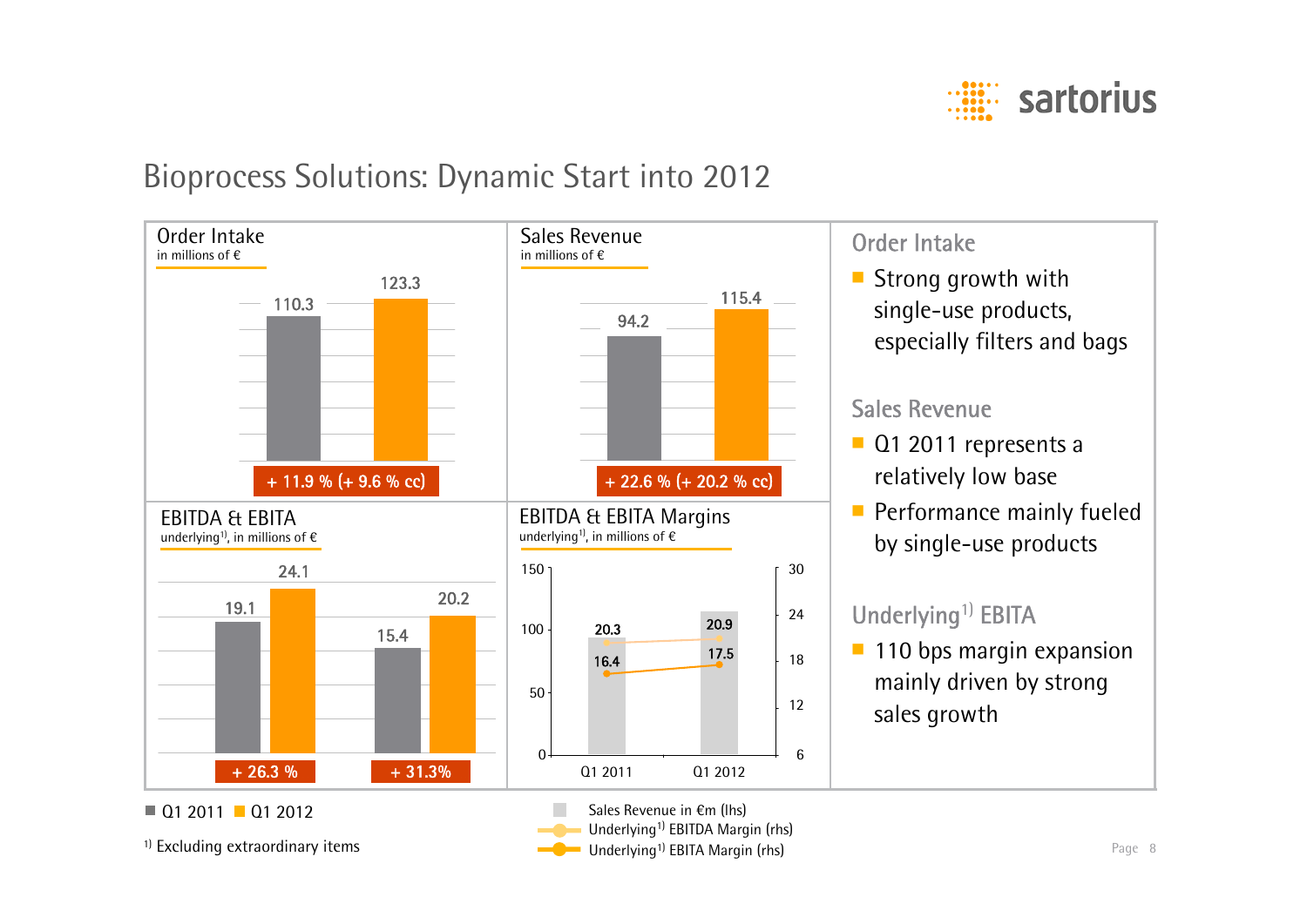

### Lab Products & Services: Solid Performance

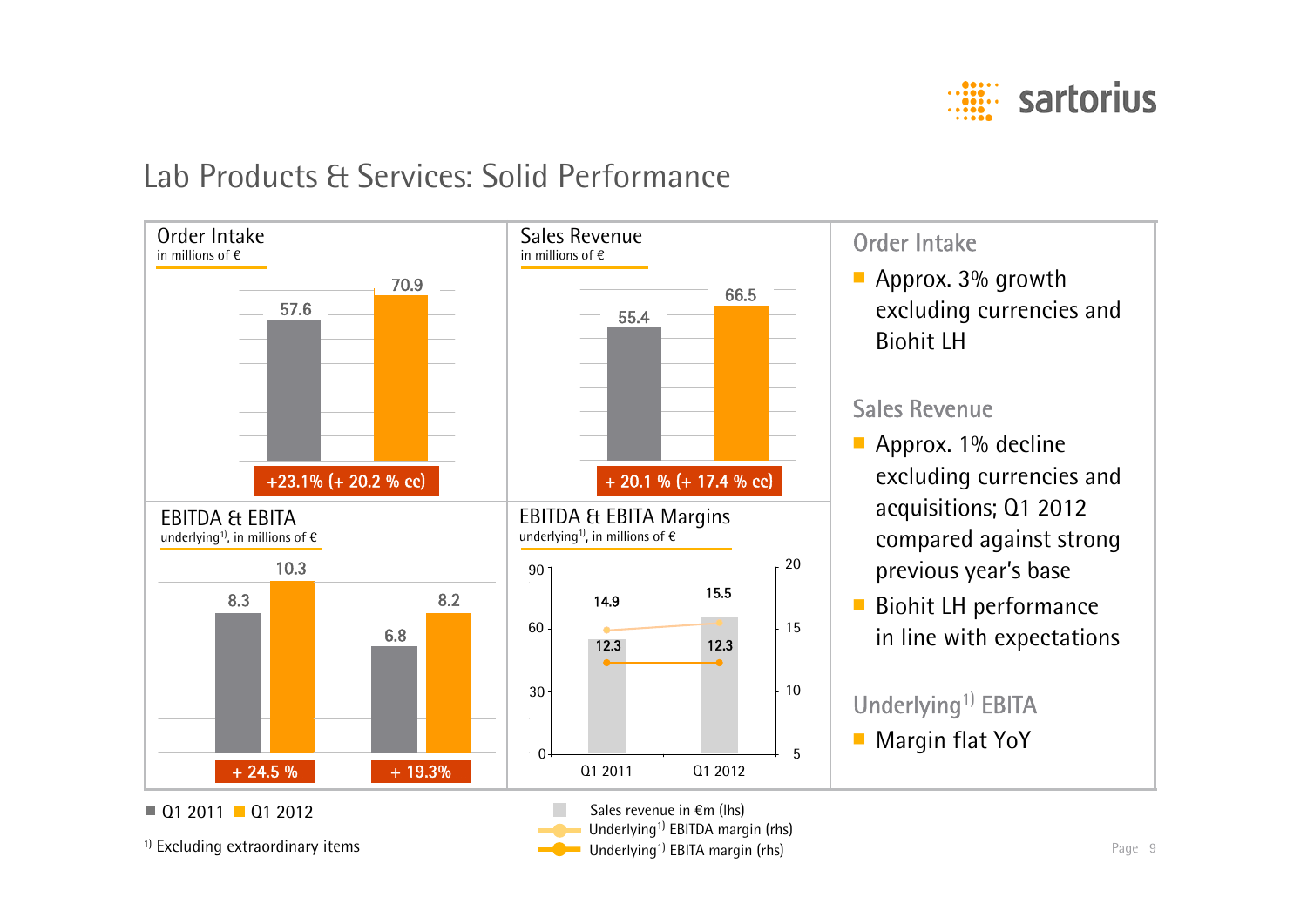

## Biohit LH Integration Progressing at a Fast Pace



- Integration of Biohit Liquid Handling business commenced early January
- ■Key sales management responsibilities assigned
- ■ Focus on integration of marketing, sales and service functions
- ■ Brand integration and alignment of marketing communications activities nearly finalized
- ■ Extended product and service portfolio well received by customers
- ■ Majority of integration work to be completed in Q3 2012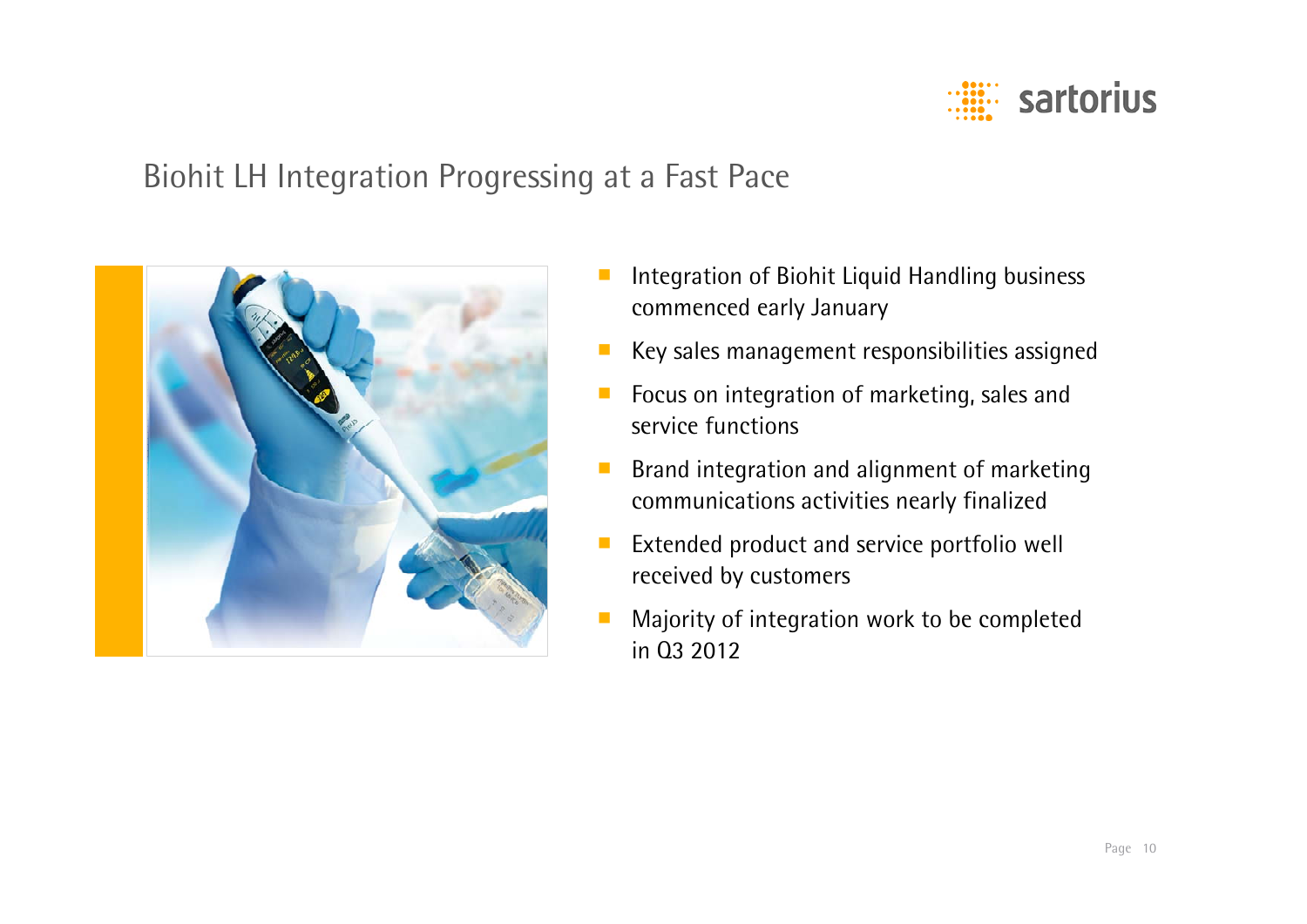

## Industrial Weighing: Significant Increase in Profitability

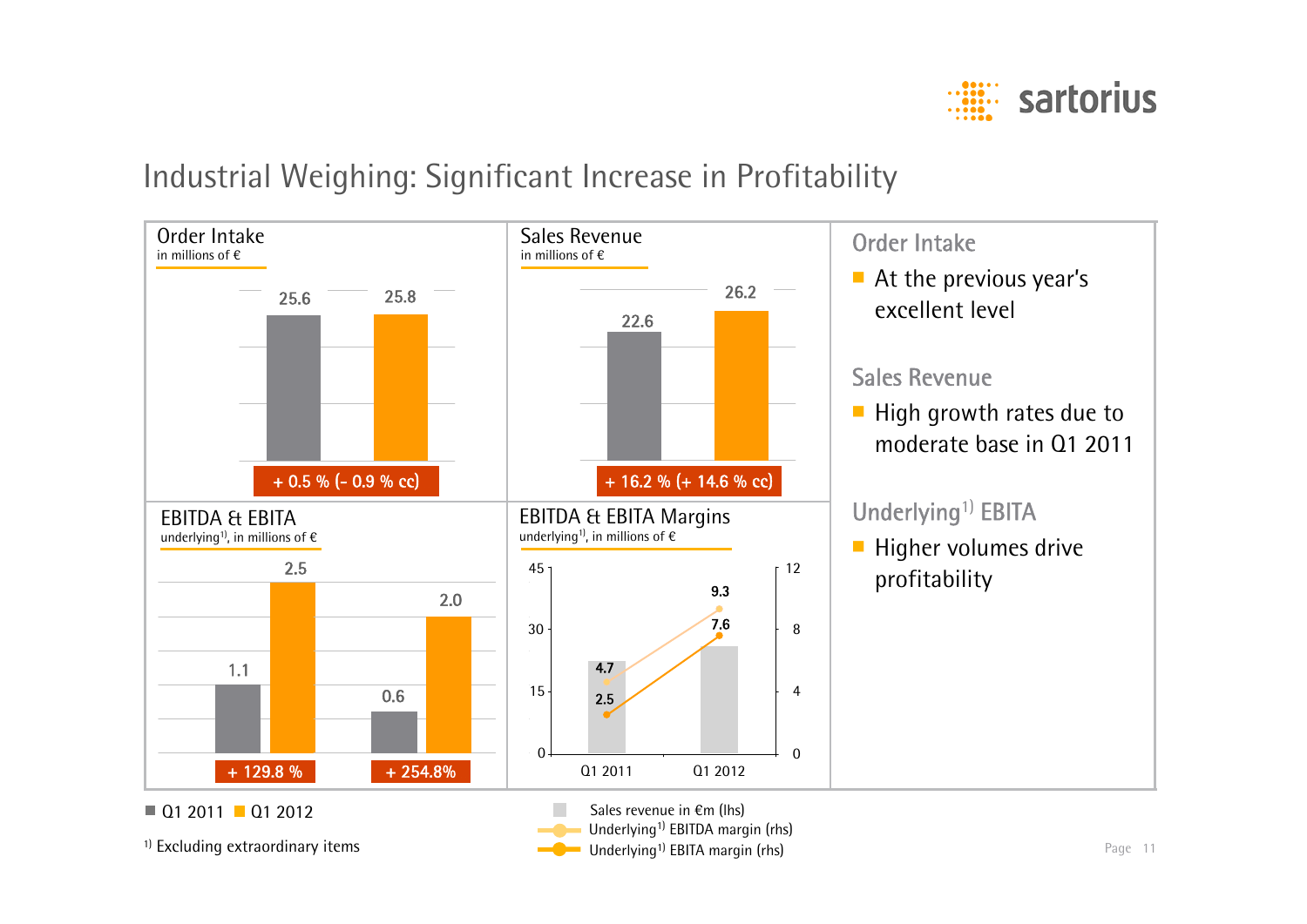

## Strong Top Line Translates to Substantial Bottom-Line Growth

| Sartorius Group<br>in millions of $\epsilon$<br>(unless otherwise specified) | 3M 2011 | 3M 2012 | Change in % |
|------------------------------------------------------------------------------|---------|---------|-------------|
| Underlying <sup>1)</sup> EBITA                                               | 22.8    | 30.4    | 33.2        |
| Extraordinary items                                                          | 0.3     | $-3.2$  | $N$ $A$     |
| Financial result                                                             | $-1.8$  | $-0.8$  | 59.0        |
| Underlying <sup>1)2)</sup> net profit<br>after minority interest             | 10.6    | 14.2    | 34.2        |
| Underlying <sup>1)2)</sup> EPS $(\epsilon)$                                  | 0.62    | 0.83    | 34.2        |
|                                                                              |         |         |             |
| Operating cash flow                                                          | 1.2     | $-15.7$ | $N$ $A$     |
| Investing cash flow                                                          | $-4.5$  | $-19.0$ | 326.2       |

- Extraordinary items mainly related to the integration of Biohit LH, U.S. site relocation and other corp. projects
- Financial result impacted by fair value adjustments of hedging instruments
- Operating cash flow impacted by one-time tax payments (€13m) and NWC expansion
- Investments mainly related to the expansion of production capacity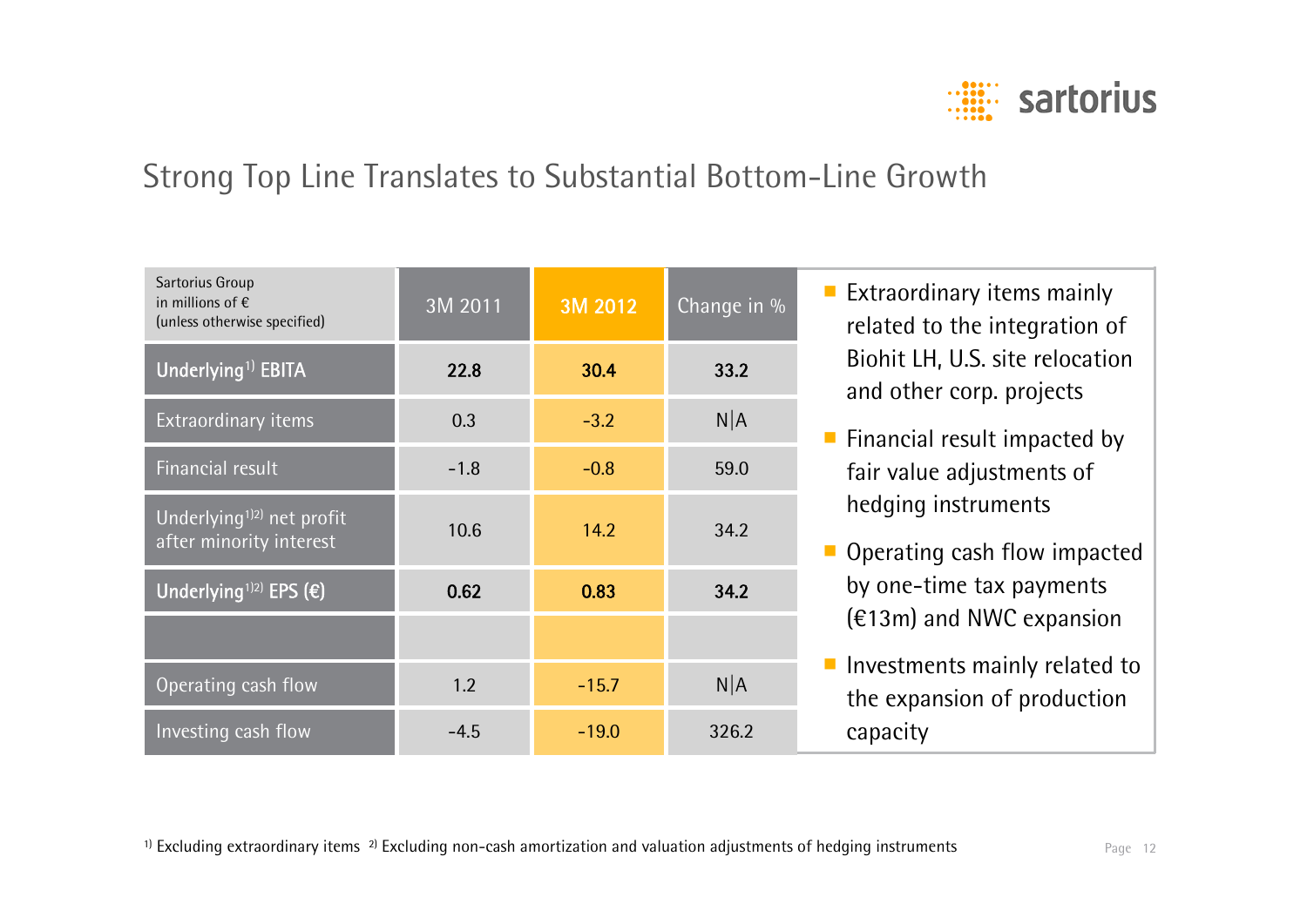

## All Key Financial Indicators at Robust Levels

#### Key Financial Indicators

| Sartorius Group                             | Dec. 31,<br>2011 | Mar. 31,<br>2012 |
|---------------------------------------------|------------------|------------------|
| Equity ratio in %                           | 38.0             | 37.6             |
| Net debt in millions of $\epsilon$          | 264.8            | 303.3            |
| Gearing ratio                               | 0.7              | 0.8              |
| Net debt to underlying <sup>1)</sup> EBITDA | 1.9              | 2.1              |
| Interest Coverage <sup>1)</sup>             | 13.9             | 13.5             |

#### Net Debt to EBITDA1)

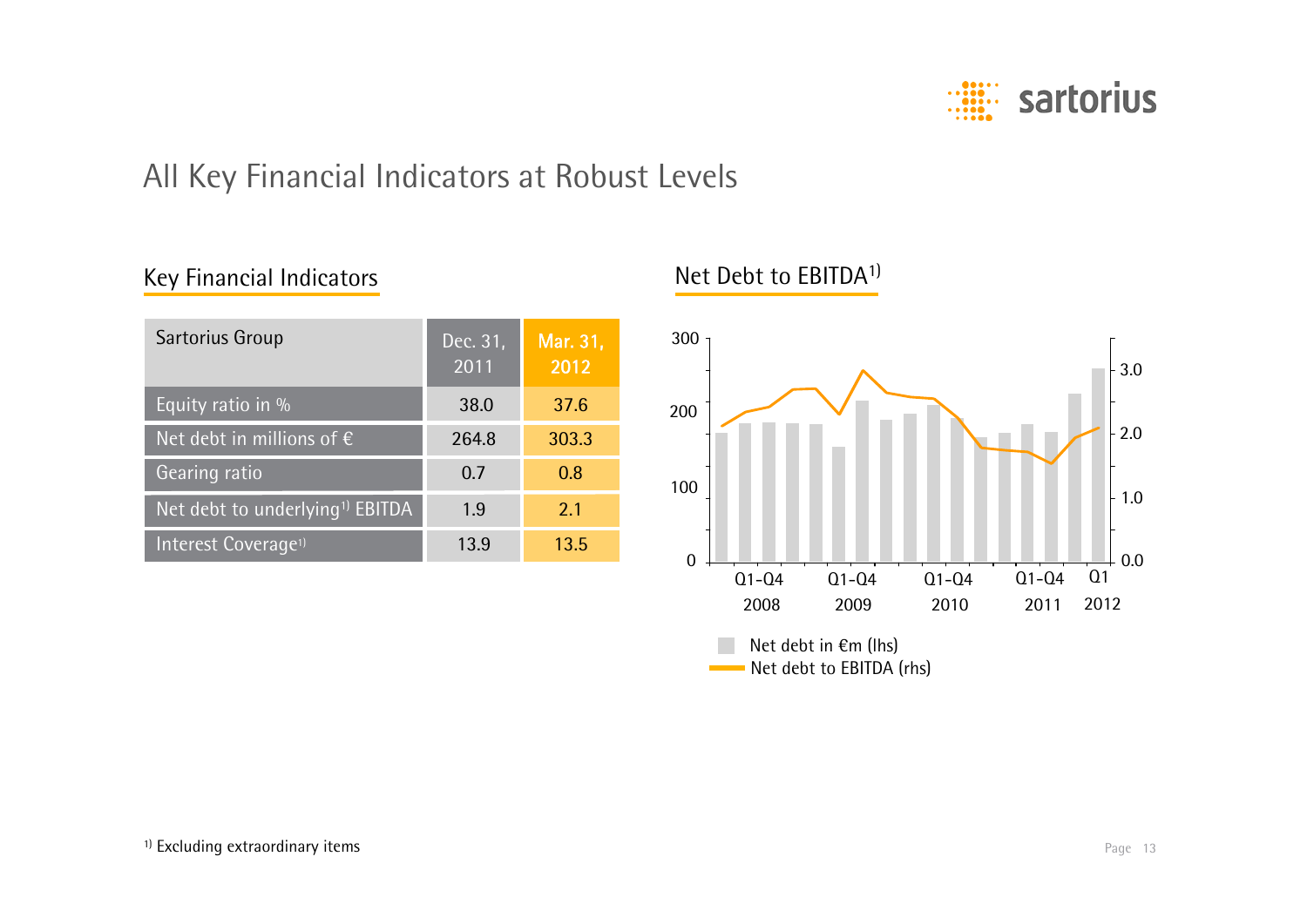

## FY 2012 Guidance Confirmed

|                             | Sales revenue<br>qrowth <sup>1</sup> | <b>Underlying</b><br><b>EBITA</b> growth | Comment                                                            |
|-----------------------------|--------------------------------------|------------------------------------------|--------------------------------------------------------------------|
| Sartorius Group             | $\sim 10\%$                          | $\sim 10\%$                              | $\sim$ 5% organic sales growth<br>+5% from Biohit LH consolidation |
| <b>Bioprocess Solutions</b> | $\sim 6\% - 8\%$                     | $\sim 6\% - 8\%$                         |                                                                    |
| Lab Products & Services     | $\sim$ 16% - 20%                     | $\sim 16\% - 20\%$                       | Primarily due to Biohit LH                                         |
| Industrial Weighing         | Stable vs. 2011                      | Stable vs. 2011                          |                                                                    |

■ CAPEX ratio expected to be around 8%, which includes non-cash items of approx. 2 pct. points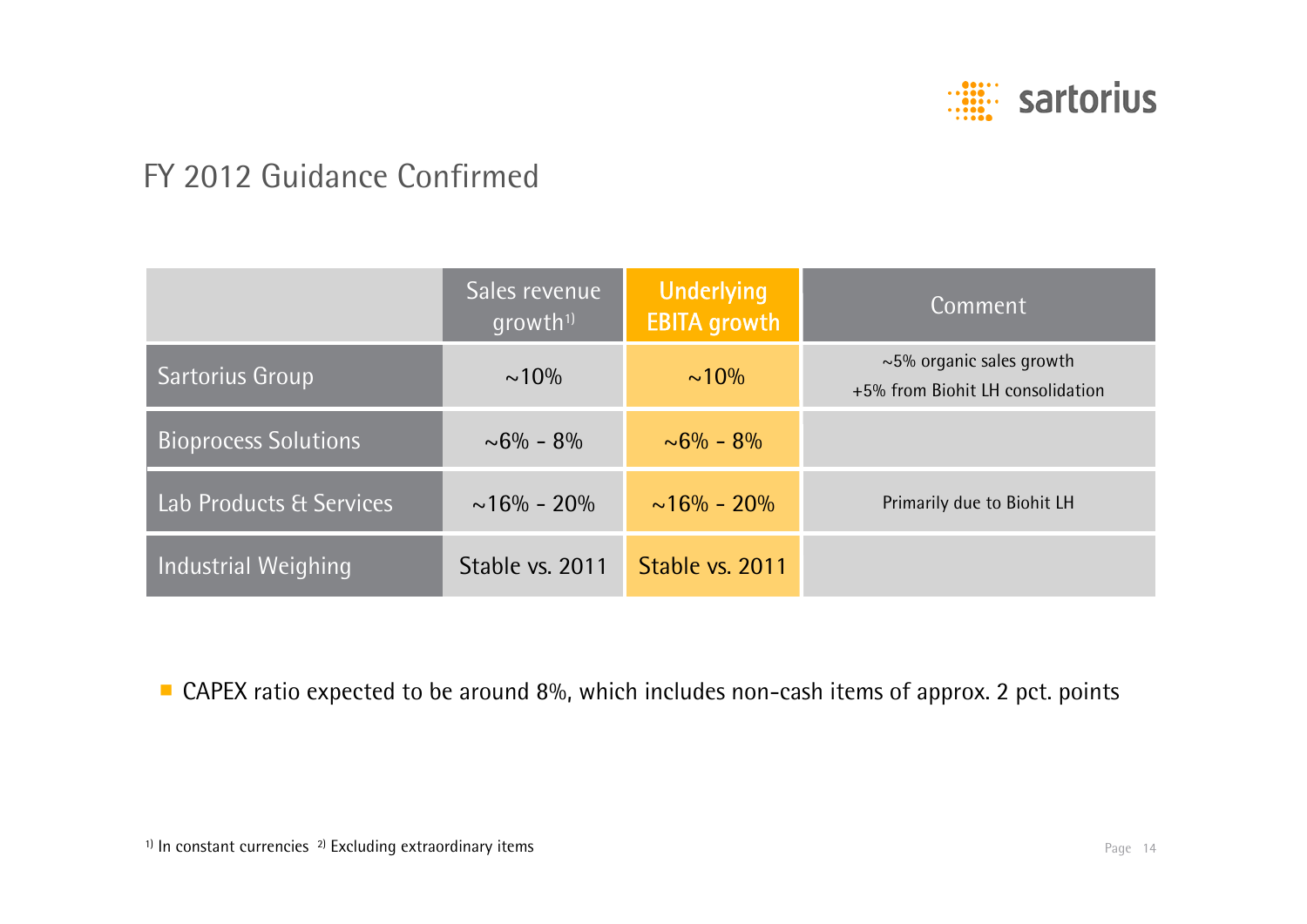



# Q1 2012

Sartorius Stedim Biotech Group Conference Call

Joachim Kreuzburg, CEO April 24, 2012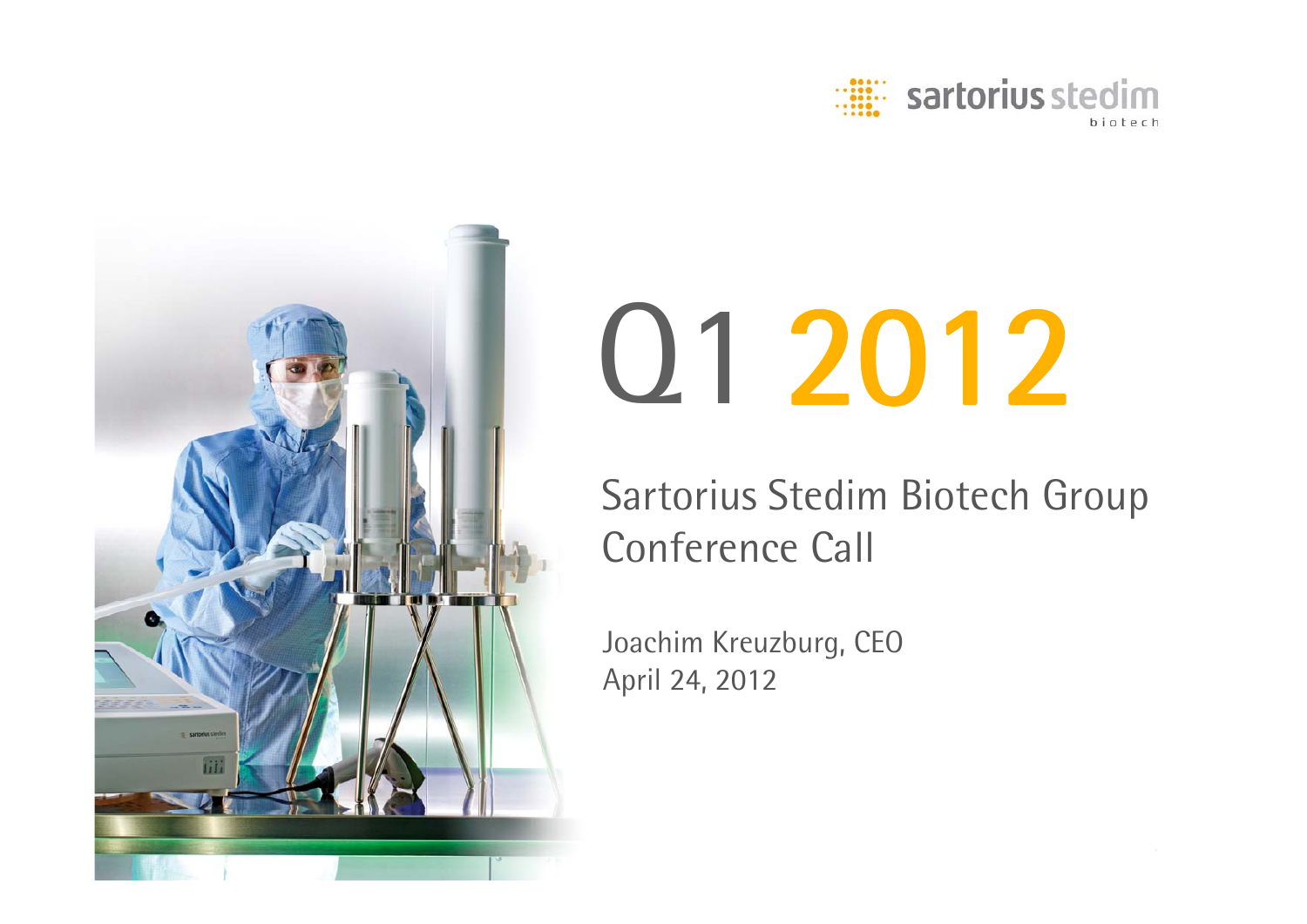

## Strong Increase in OI, Sales Revenue and Profit



- ■Order Intake: Strong growth with single-use products, especially filters and bags
- ■ Sales Revenue: Q1 2011 represents a relatively low base; performance primarily fueled by single-use products
- ■Underlying EBITA: Margin expansion mainly driven by strong sales growth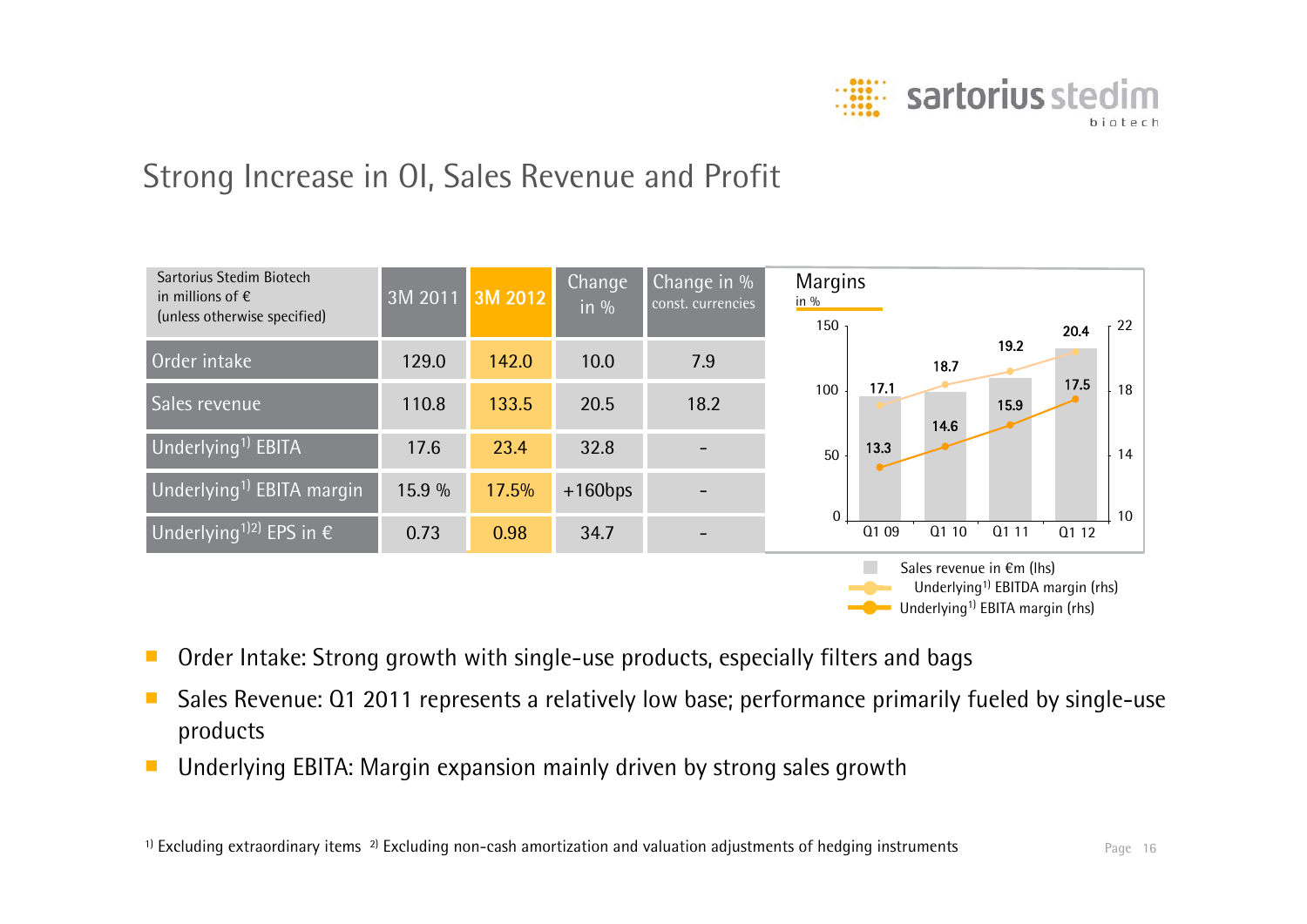

## Highest Revenue Gains in North America



- ■All regions posted double-digit sales growth
- ■North America reported the highest gains driven by single-use and equipment business
- ■Growth in Asia | Pacific continued to be dynamic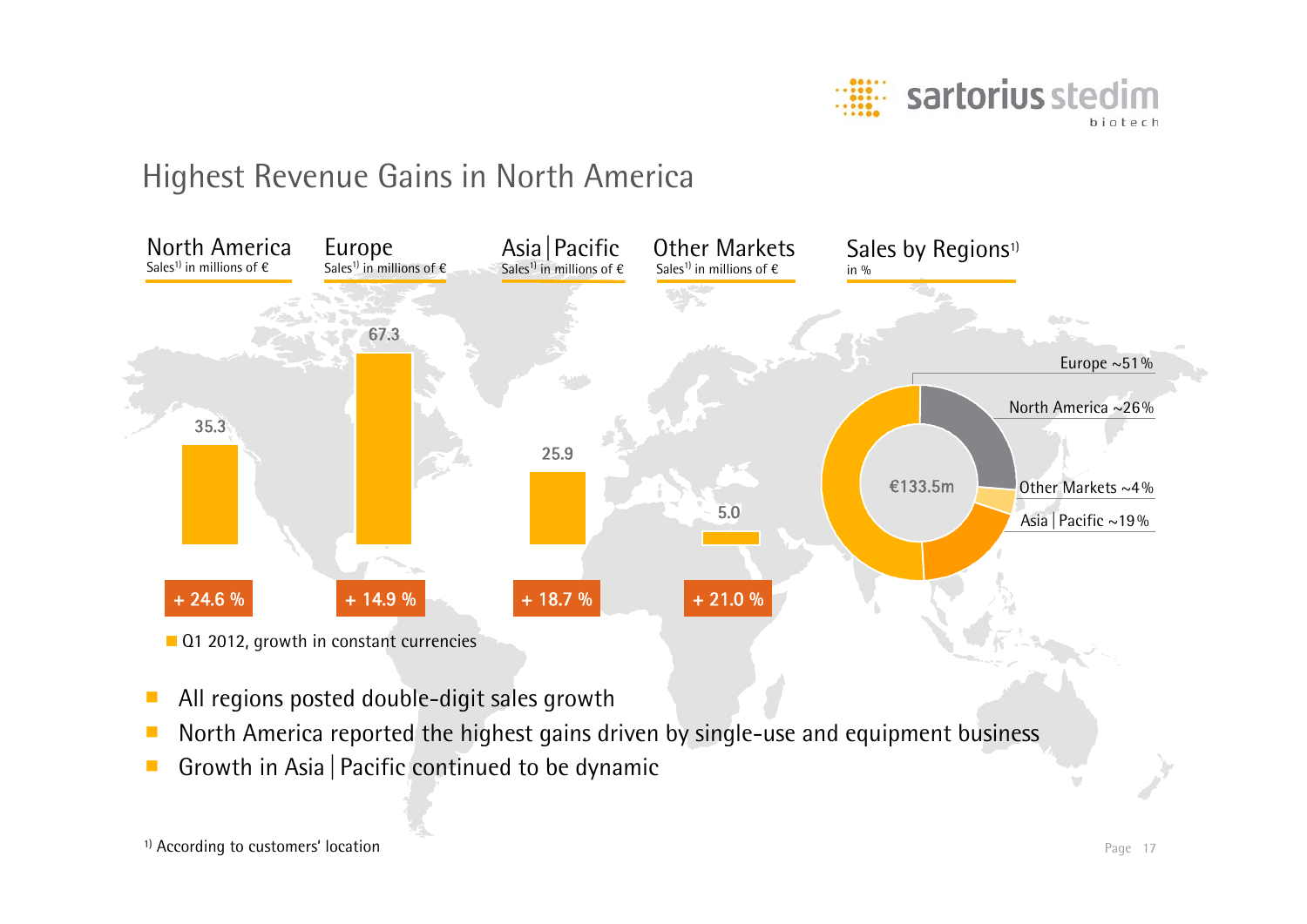

## Significant Increase in Underlying<sup>1)</sup> Earnings per Share

| Sartorius Stedim Biotech<br>in millions of $\epsilon$<br>(unless otherwise specified) | 3M 2011 | 3M 2012 | Change in % | <b>Extraordinary items mainly</b><br>related to U.S. site relocation |
|---------------------------------------------------------------------------------------|---------|---------|-------------|----------------------------------------------------------------------|
| Underlying <sup>1)</sup> EBITA                                                        | 17.6    | 23.4    | 32.8        | and other corporate projects                                         |
| Extraordinary items                                                                   | 0.8     | $-1.8$  | $N$ $A$     |                                                                      |
| Financial result                                                                      | $-0.7$  | 0.5     | $N$ $A$     | $\blacksquare$ Financial result impacted by                          |
| Underlying <sup>1)2</sup> net profit<br>after minority interest                       | 11.2    | 15.1    | 34.7        | fair value adjustments of<br>hedging instruments                     |
| Underlying <sup>1)2)</sup> EPS $(\epsilon)$                                           | 0.73    | 0.98    | 34.7        | $\blacksquare$ Investments mainly related to                         |
|                                                                                       |         |         |             | the expansion of production                                          |
| Operating cash flow                                                                   | 2.5     | 4.1     | 67.6        | capacity                                                             |
| Investing cash flow                                                                   | $-2.9$  | $-14.7$ | 404.1       |                                                                      |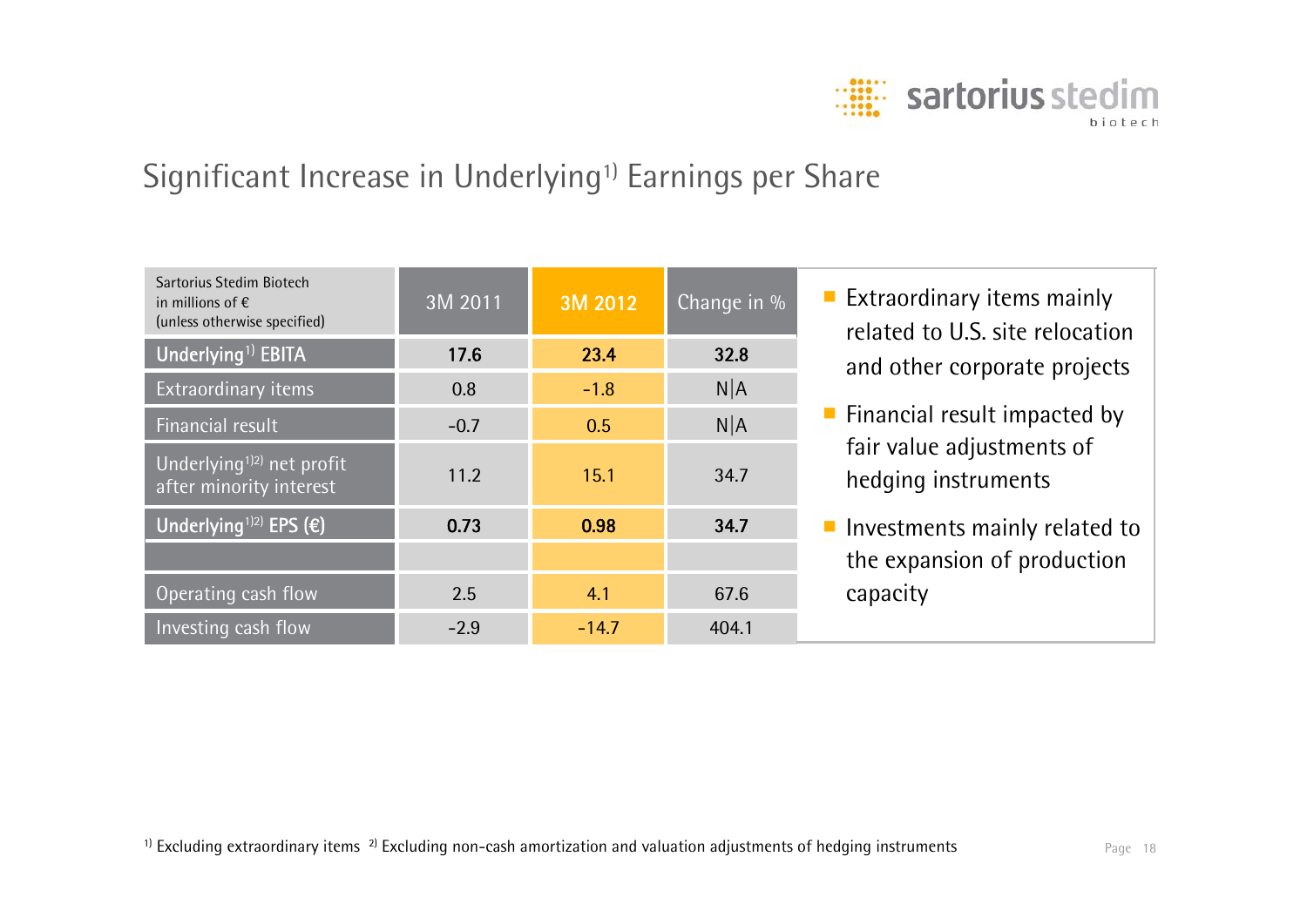

## All Key Financial Indicators at Very Comfortable Levels

#### Key Financial Indicators

| Sartorius Stedim Biotech                    | Dec. 31,<br>2011 | Mar. 31,<br>2012 |
|---------------------------------------------|------------------|------------------|
| Equity ratio in %                           | 54.9             | 55.4             |
| Net debt in millions of $\epsilon$          | 100.1            | 112.6            |
| Gearing ratio                               | 0.3              | 0.3              |
| Net debt to underlying <sup>1)</sup> EBITDA | 1.0              | 1.1              |
| Interest coverage <sup>1)</sup>             | 22.5             | 229              |

#### Net Debt to EBITDA1)

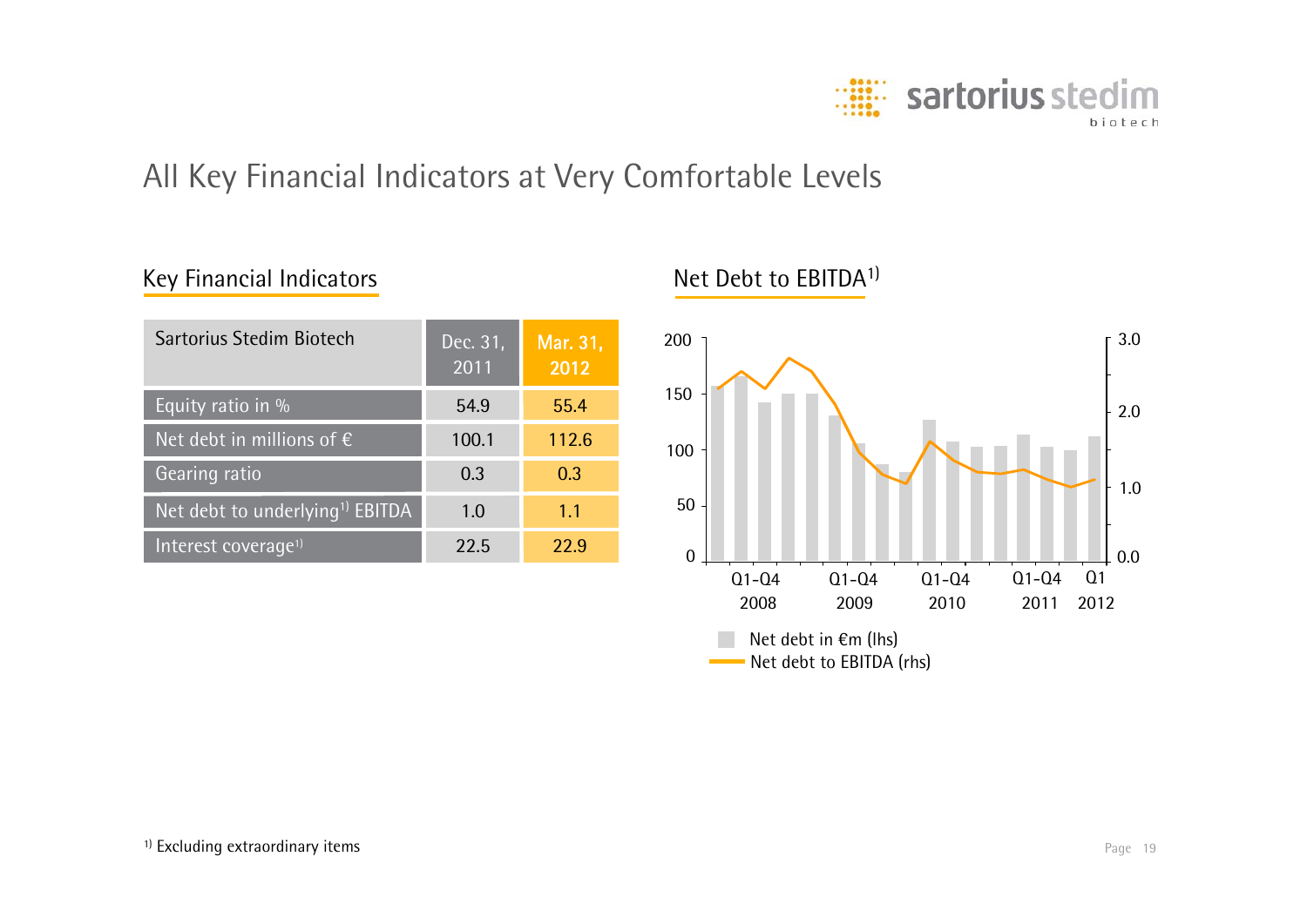

## FY 2012 Guidance Confirmed

| Sartorius Stedim Biotech Group | FY 2011 | 2012E Growth                   |
|--------------------------------|---------|--------------------------------|
| Sales revenue                  | €477.3m | $\sim 6\% - 8\%$ <sup>1)</sup> |
| Underlying <sup>2)</sup> EBITA | €83.5m  | $\sim 6\% - 8\%$               |

■ CAPEX ratio expected to be around 10% including non-cash items of approx. 3 pct. points